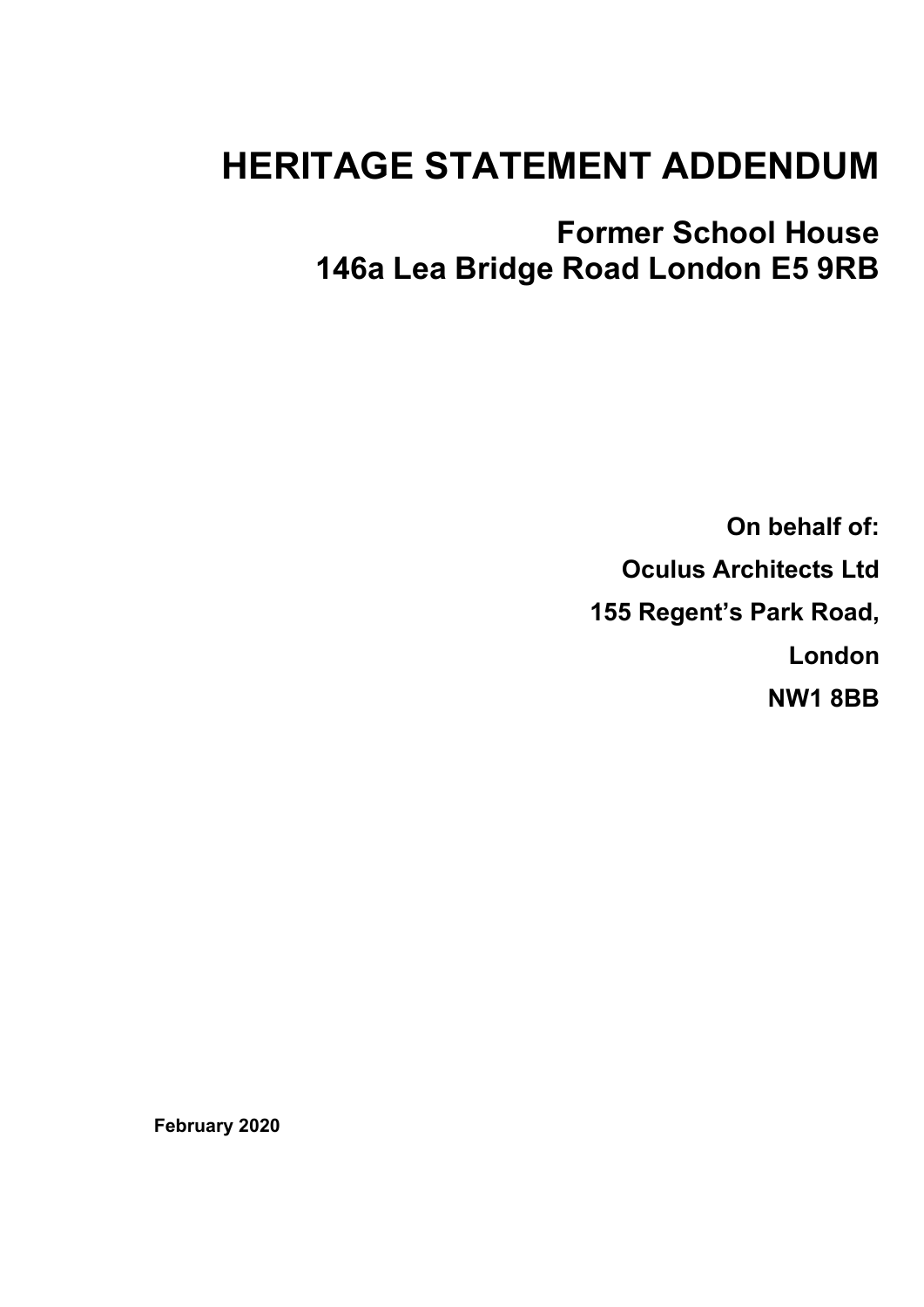## **CONTENTS**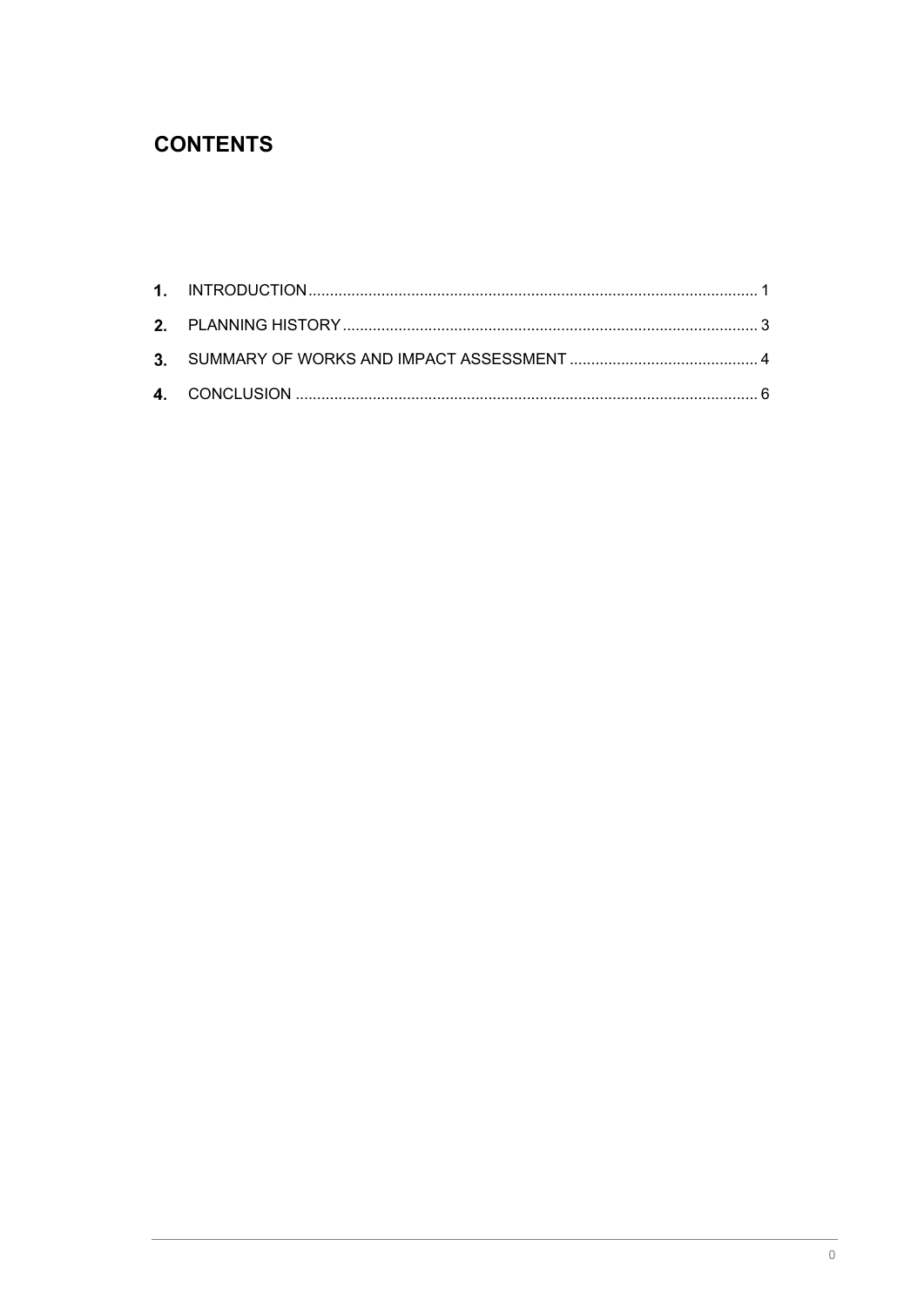#### <span id="page-2-0"></span> $\mathbf 1$ . **INTRODUCTION**

- $1<sub>1</sub>$ I have been requested by Oculus Architects (the "Applicant") to provide independent advice on the proposed alterations to the consented conversion of the Former School House at 146a Lea Bridge Road, London, E5 9RB (henceforth the "Site"). This is an addendum prepared to accompany the new Listed Building Application for the Site's use as a Vietnamese Monastery and should be read in conjunction with the Heritage Statement prepared by Heritage Collective dated January 2013 as part of the original application 2013/1894.
- $2.$ I am a qualified heritage consultant holding an MSc in Town Planning [specialising in Conservation and Urban Design] from Newcastle University and a BA (Hons) degree [equiv. to Part 1 Architecture] from School of Planning and Architecture, New Delhi. I am also an accredited member of the Royal Town Planners Institute (RTPI) since 2012 and the Institute of Historic Building Conservation (IHBC) since 2016.
- $3.$ 146a Lea Bridge Road is a detached former Infants' School building that is grade II listed (list description at Appendix 1). It dates from 1855 and is believed to have been designed by the architect E. C. Hakewell, the same architect responsible for the parish church of St James, Clapton. The site also lies within the Lea Bridge Conservation Area, designated in 2005. The building is included in Historic England's 'At Risk" register due to its degraded condition.
- $\overline{4}$ . Listed building consent (Ref: 2013/1894) and planning permission (Ref: 2013/2118) were granted in January 2016. It is my understanding that the property was subsequently bought by the Chan Khong Monastery in 2018 who wished to retain more closely the original use of the building by using the school hall as a prayer hall, D1 use class, and retaining a separate use C3 dwelling to the rear for the visiting monk.
- $5<sub>1</sub>$ However, the conversion works began without the relevant consent from the local authority. Following related correspondence with the Council, the Applicant have engaged in pre-application discussions, whereby the new use has been considered to be acceptable in principle. However, additional works undertaken would have required consent, and this addendum addresses those works. In particular, the Council has raised objections to:
	- Structural works which diverge significantly from those consented (particularly roof level steelwork in the residential part of the building);
	- Complete replacement of the main hall roof covering with new tiles; and,
	- Demolition of structural timbers within the residential part of the building (e.g. the roof timbers, stairs, floors, internal walls).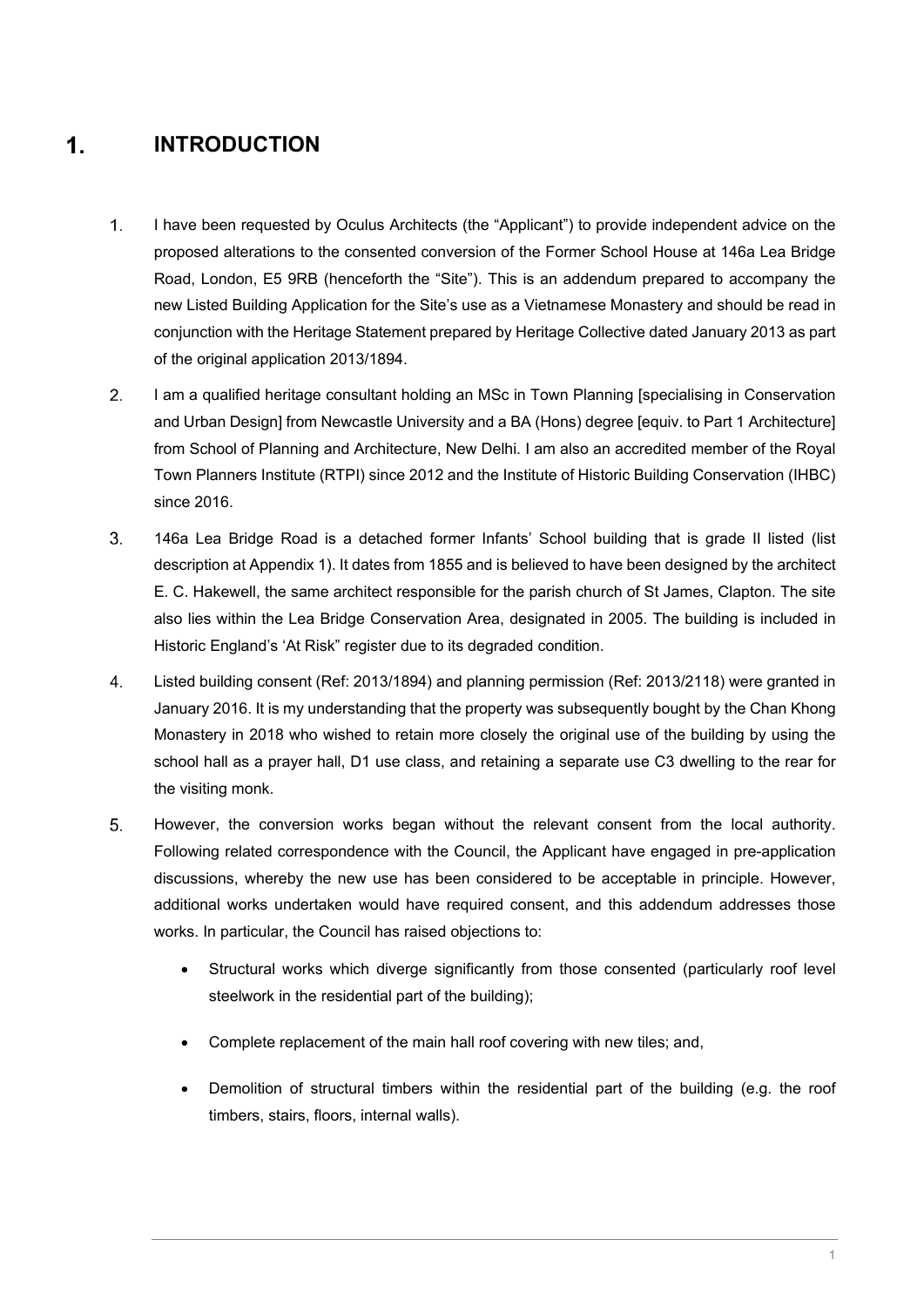- 6. This addendum is a response to the additional works and will review the consented scheme against the current proposal. It would then assess the impact of the new proposal on the significance of the heritage assets, as already established in the previous consented scheme.
- $\overline{7}$ . The Heritage addendum should be read in conjunction with the documents accompanying the current application.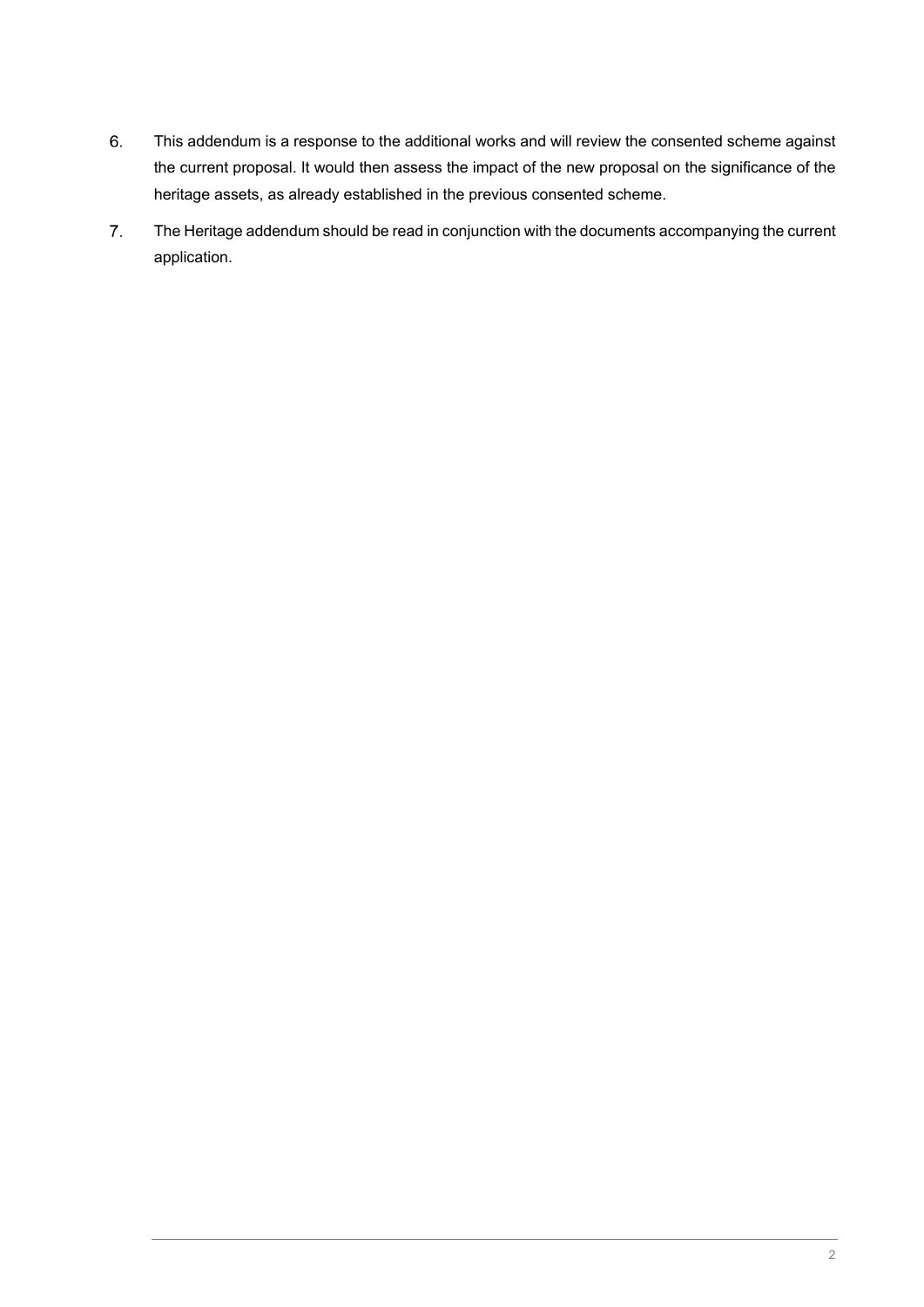#### <span id="page-4-0"></span> $2.$ **PLANNING HISTORY**

- $1<sub>1</sub>$ **2013/2118**: Planning Permission for Conversion of existing school hall building into 2x2 bed flats. External alterations comprising installation of timber shutters, glazed door, conservation-style rooflights, new lead and timber windows, erection of timber fence to the north-east boundary and provision of cycle racks"- **Granted** on 16th January 2016.
- $2.$ **2013/1894**: Listed Building Consent for "Internal alterations to Grade II listed building comprising installation of internal partitioning, infilling of arched doorway, and external alterations comprising installation of timber shutters, glazed door, conservation-style rooflights, lead and timber windows, timber fence to north-east boundary and provision of cycle racks, in connection with planning application for conversion of the school hall building into 2x2 flats"- **Granted** on 18th January 2016.
- $3<sub>l</sub>$ **2018/3749**: Non Material Amendment for "Non-material amendment to planning permission 2013/2118 dated 18/01/2016. Effect of variation would be to allow for the commencement of works without full discharge of conditions 3 (design details), 5 (landscaping) and 7 (tree protection)."
- $\overline{4}$ . **2018/3789**: Discharge of Conditions for "Submission of details pursuant to conditions 3 (particulars of works, detailed drawings and glazing sample), 5 (hard and soft landscaping) and 7 (tree protection plan) attached to planning permission 2013/2118 dated 18/01/2016."
- 5. **2018/3790**: Discharge of Conditions for"Submission of details pursuant to condition 3 (Structural appraisal, details of structural floor, Proposed services, internal joinery) attached to Listed Building Consent 2013/1894 dated 18/01/2016."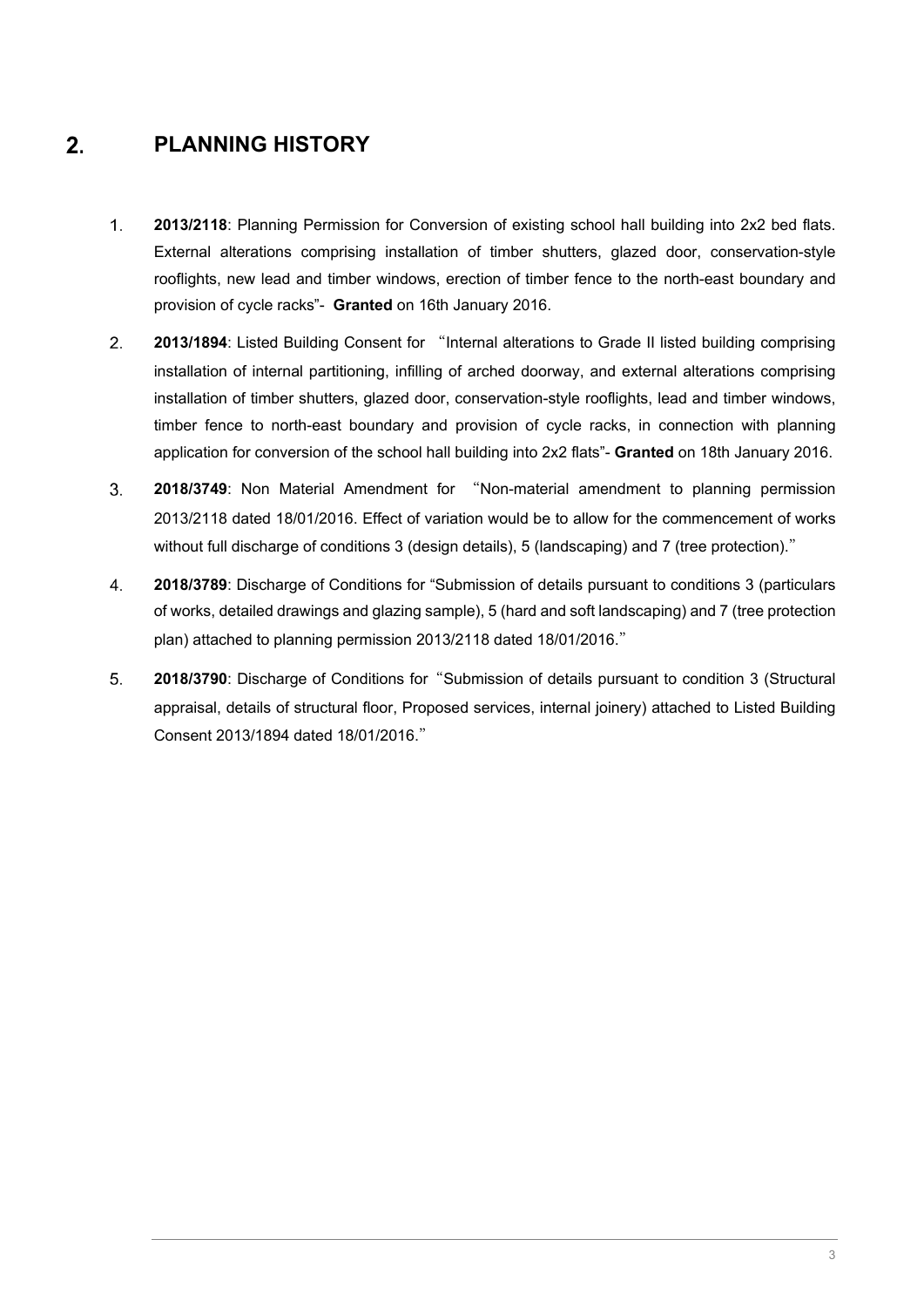### <span id="page-5-0"></span>**SUMMARY OF WORKS AND IMPACT ASSESSMENT**  $3.$

This section of the report is to be read in conjunction with the Heritage Statement accompanying the  $1.$ previous application, the Structural Report and the proposals drawings. Each section below summarises the extent and impact of the detailed proposals relating to change of use.

| <b>Element</b>         | <b>Proposed</b>                             | <b>Works involved</b>                                                                                                                                                                                                                                                                                                                                                                  | <b>Potential Impact</b>                                                              |
|------------------------|---------------------------------------------|----------------------------------------------------------------------------------------------------------------------------------------------------------------------------------------------------------------------------------------------------------------------------------------------------------------------------------------------------------------------------------------|--------------------------------------------------------------------------------------|
| Ground<br><b>Floor</b> | Prayer Hall                                 | Retain the internal space as one<br>large space- this is less intrusive<br>than the original proposal as it<br>would not require any further<br>interventions.                                                                                                                                                                                                                         | Preserve                                                                             |
|                        |                                             | New altar- This would be a free-<br>standing structure, with a statue of<br>Lord Buddha centrally placed with<br>no implications on the structural<br>stability of the main building.                                                                                                                                                                                                  | Preserve                                                                             |
|                        | Additional W/C                              | This would be an extension to an<br>existing block containing toilet. This<br>part of the building is considered to<br>be intrusive. Whilst this is an<br>addition, it would enhance the<br>overall appearance of the structure<br>and provide much needed ancillary<br>facilities to the new use-located at<br>a discrete location, in the least<br>significant part of the building. | Minor harm but<br>essential for the<br>functionality of the<br>new use.              |
|                        | Reconstruction<br>of Chimney<br>basis       | This is an improvement to the<br>previous proposal as it would retain<br>original plan form and feature within<br>the building                                                                                                                                                                                                                                                         | Preserve                                                                             |
|                        | Additional door<br>into the rear<br>kitchen | This would require intervention<br>within later partitions and would not<br>harm any fabric of significance.                                                                                                                                                                                                                                                                           | Enhancement-<br>providing better<br>functionality                                    |
| Roof                   | Re-positioning<br>of the<br>rooflights      | This would allow more light into the<br>prayer hall with minimal intervention<br>to the fabric                                                                                                                                                                                                                                                                                         | Enhancement-<br>providing better<br>functionality                                    |
|                        | New roof                                    | The roof's condition is considered<br>to be very poor, and has<br>deteriorated since original approval.<br>As such the repair and replacement<br>of the slipping tiles and their like for<br>like replacement was necessary.<br>This has been undertaken carefully<br>to ensure that the character and<br>appearance of the building is not<br>affected.                               | Minor harm but<br>essential for the<br>long term<br>community use of<br>the building |
| <b>Structural</b>      | Strapping of<br>corners                     | This would strengthen the structure<br>further, and provide longevity to the<br>building                                                                                                                                                                                                                                                                                               | Enhancement                                                                          |
|                        | Chimney                                     | Structural strengthening of the<br>chimney breasts                                                                                                                                                                                                                                                                                                                                     | Enhancement                                                                          |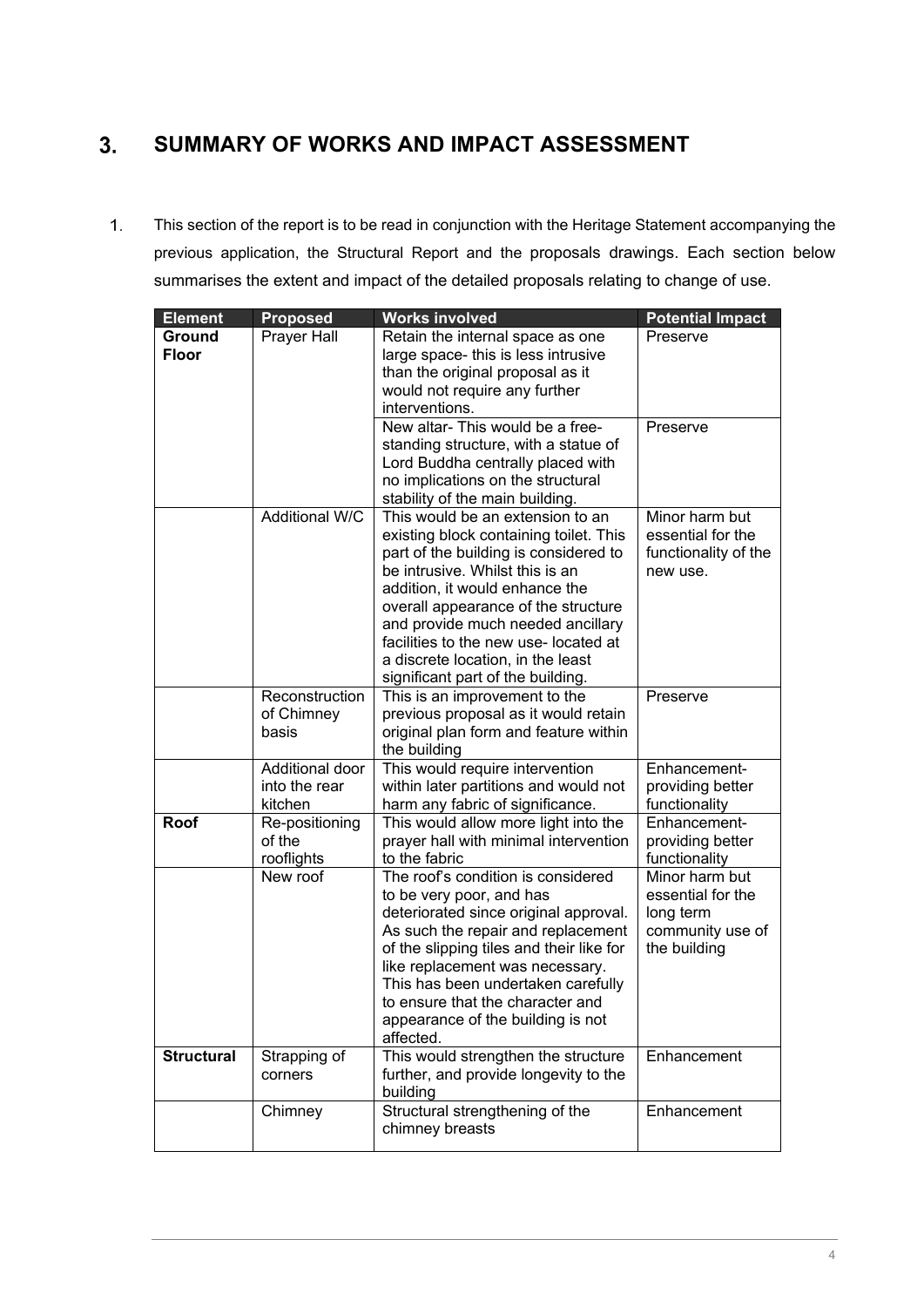- $2.$ As in the previous scheme, all roof trusses and supporting stone corbels will be preserved as part of the scheme. Since there will be additional use in the first floor, the open void of the roof would be retained in its entirety, allowing appreciation of the original open, high ceiling, character of the school hall in the prayer hall.
- $3<sub>1</sub>$ Additional structural works, in addition to those already approved, have been undertaken to ensure that the building is suitable for its new use as a prayer space and for its users in the future.
- $4.$ This proposal constitutes a positive enhancement to the special interest of the listed building and is considered to be less intrusive than the originally approved private residential home. The new use would retain it original community/public use, which also contribute in enhancing its appreciation.
- $5<sub>1</sub>$ The new use would inevitably result in a degree of change to the fabric and spatial arrangement of the building. However, care has been taken, insofar as practical and possible, to reduce the impacts to the minimum. The alterations will result in a degree of change that falls in the category of 'less than substantial' harm in terms of the NPPF. Harm in this category needs to be weighed against the benefits of to the proposed development.
- 6. It is clear that the building has been neglected for many years. Although a residential use has been approved, the new use is considered to be a better and more suitable use of the building. There would be considerable investment to bring it back into a reasonably sound state of repair including structural works. The proposals would result in careful restoration of the building, but also secure its long-term future and maintenance. The benefit of the new use is considered, on the whole, by far outweigh the harm resulting from the conversion. The building needs to continue to evolve and adapt if it is to have a viable and public use in the 21st century. These changes will form part of the ongoing evolutionary narrative of the building. The overall effect of the proposal on the character and appearance of the Lea Bridge Conservation Area is considered positive and enhancing.